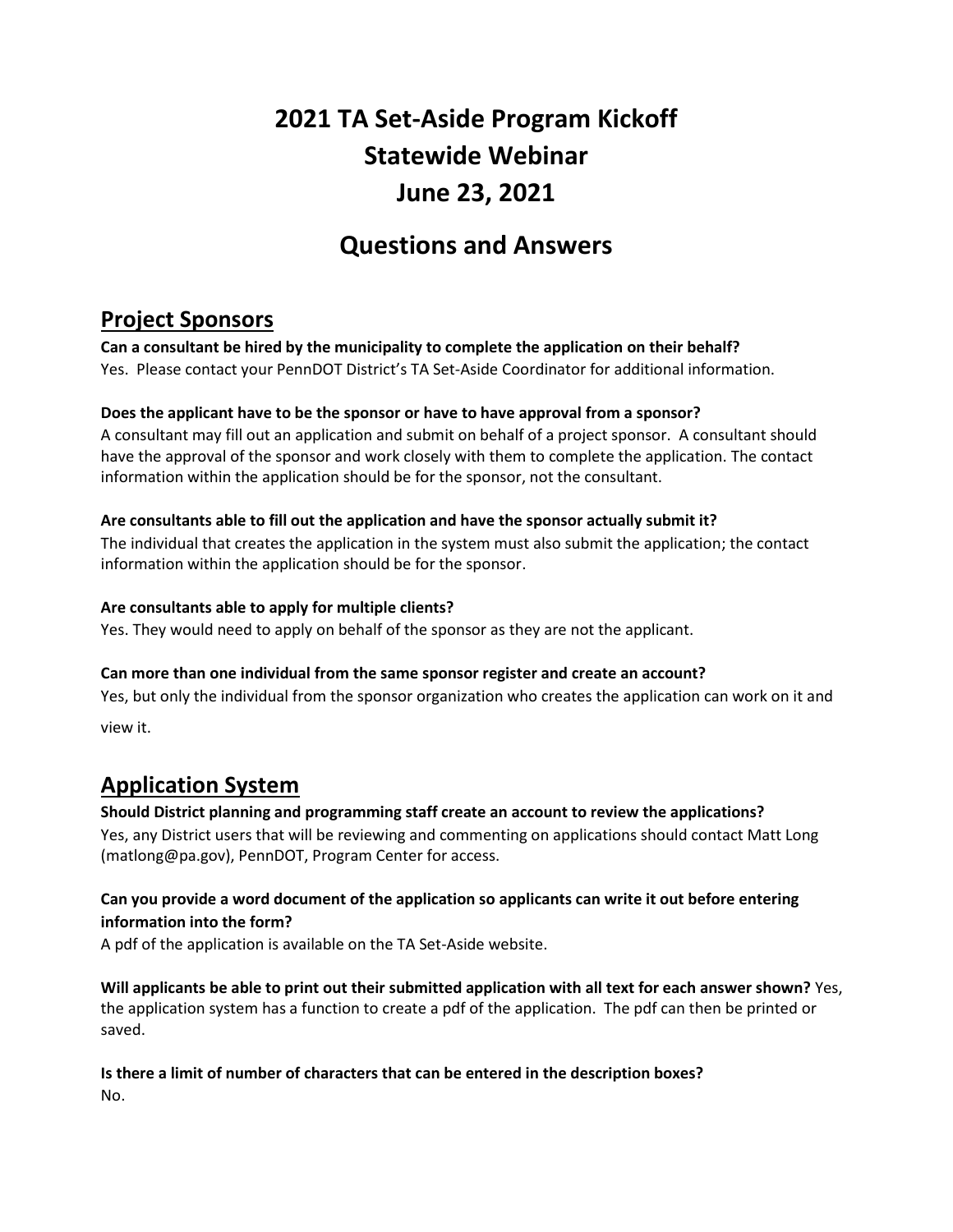#### **Is the online mapping tool required as part of the application?**

Yes, the mapping within the application system is required as it brings in the environmental information as well as linking other information such as Planning Partner, PennDOT District, School District, etc. If a sponsor is having difficulty with mapping, they can reach out for assistance via RA-pdTASA@pa.gov or 717- 775-3276. The sponsor's District or Planning Partner may also be able to assist with this.

#### **For the mapping tool, if you clear the point from the legend, will it automatically remove the item as a proposed feature?**

The Clear Proposal Features button will remove all proposed features from the map. Individual features can be removed by clicking on the feature and selecting Remove from Proposal in the popup.

#### **For the mapping tool, do you have to click "Add to Proposal" for line features created, or are they automatically added?**

Yes, you need to click "Add to Proposal" for all lines and features that you are adding to the map.

### **Application Process**

**If in one of the Large MPO areas that are not partnering with the statewide application round, are we eligible to apply?**

Yes. You can still apply for consideration for statewide funding.

#### **Can an applicant submit more than one pre-application by Aug. 16th for feedback on which would be best to submit through the full application?**

Yes, a sponsor can submit multiple pre-applications and even multiple final applications.

#### **Am I understanding the scoring system correctly? It appeared that a high score in environmental impacts was undesirable and in the Project Criteria a high score is desirable.**

A high score in the environmental section does not mean that a project is undesirable but that there is a potential to have an effect on environmental resources as they are located in close proximity to your project. These items could be discussed during the pre-application meeting and if your project is selected, they would be evaluated more closely during the environmental clearance process. A high score in the Selection Criteria is desirable as this score aids in project selection.

#### **If the final application is due Oct 15th, when does the "pre-application" need to be sent to the District?** Pre-applications must be submitted by August 16, 2021 at 4:00 PM.

#### **If you are in a large MPO like SPC, do you still submit the pre-applications and applications to the District or to SPC?**

SPC specifically, has a separate application for their large MPO funding allocation but run their application process on a concurrent timeline with the statewide application round. Sponsors within the SPC region who want to be considered for both large MPO funding and statewide funding would need to apply under both of the separate applications. The statewide pre-application would then be submitted to the applicable District. The large MPO program guidance and applications specific to the SPC region will be available starting 6/28/21 at the following location[: https://www.spcregion.org/funding-programs/.](https://www.spcregion.org/funding-programs/) Please monitor PennDOT's TA Set-Aside webpage for other large MPO guidance or reach out to your large MPO directly.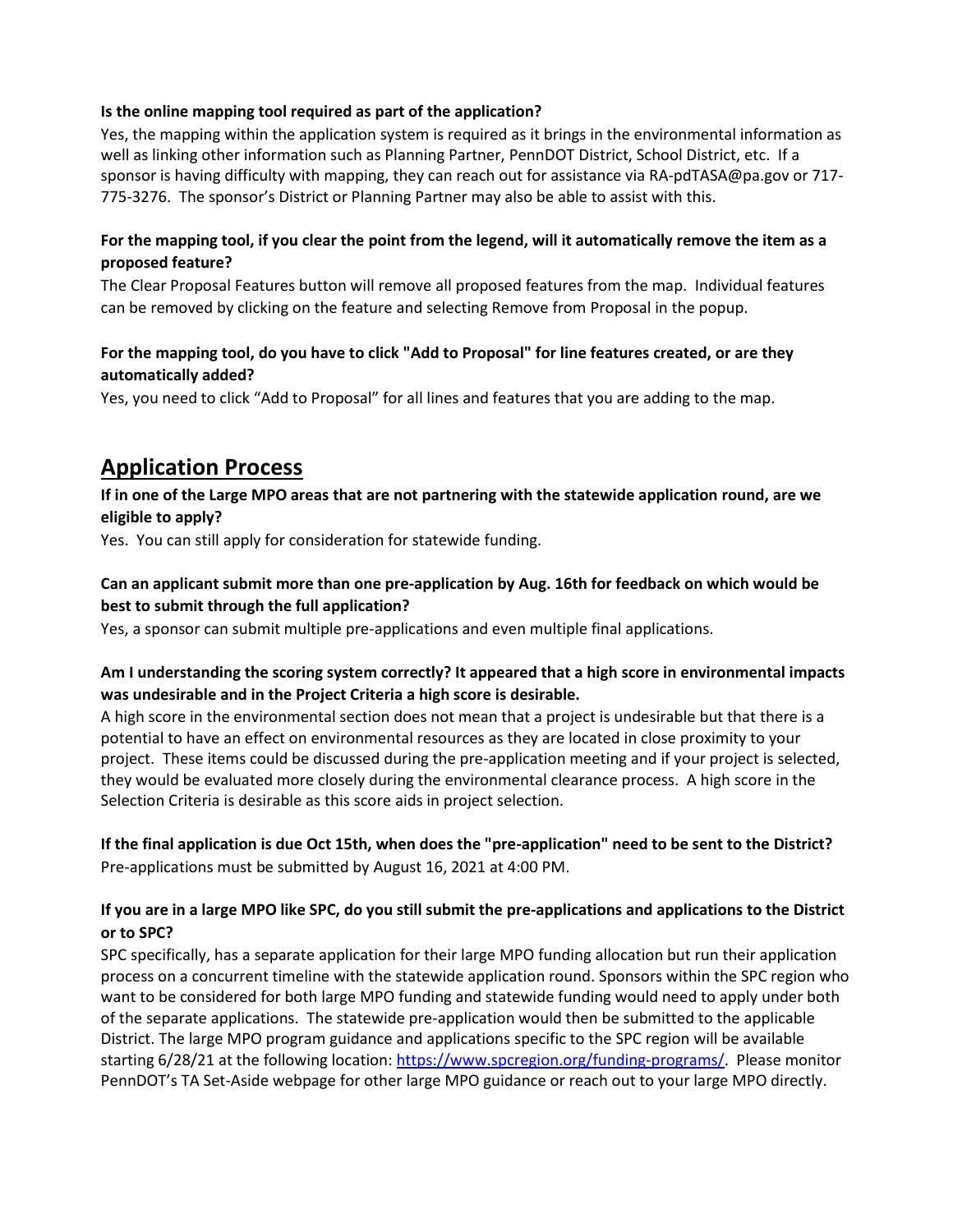#### **Is there a fee to apply?** No.

#### **Is there any possibility that for project selection, the State could choose before the large MPO, if there is more than one application?**

For the current funding round the large MPOs will provide their selections first, followed by the statewide selection committee. A revision to this process could be evaluated at a later date.

### **Funding Related**

#### **Can you review the maximum grant amount you can apply for?**

There is a soft cap of \$1 million. On a case-by-case basis, projects with exceptional value may be selected and funded up to a total cost of \$3 million if the expense is justified.

#### **Is the total funding available \$18 million for statewide and additional \$5 million for small MPOs or \$18 million total?**

Total statewide funding available is approximately \$18 million.

#### **Can you explain the logistics of this grant being a reimbursement only? At what point will the grant amount be set? Are there partial releases of funds?**

During the application process the sponsor provides a construction estimate for the project and requests the amount of funding that they feel will be needed based upon that estimate. If the sponsor is not requesting TA Set-Aside funds cover the entire construction total, additional information should be provided within the application indicating the amount being requested and how the remainder of the project will be funded. Upon project award, the sponsors of selected projects will be notified of the amount of funding they have been awarded. During the course of construction, periodic invoices will be submitted to PennDOT for reimbursement. PennDOT will provide payment to the sponsor and then the sponsor will in turn pay the contractor.

#### **If awarded funding, can you use this funding as the local match for a DCED Multimodal Transportation Fund Grant?**

This should be verified with DCED but would be allowable from a TA Set-Aside standpoint.

#### **Can other federal funding (such as Smart Growth Transportation funding) be helping to fund the same project? It would not be match funding but filling in a gap in funding.**

Yes, this is allowable with the TA Set-Aside funding, but it is recommended that you check on specifications from the other funding source to see if it is allowable from their end to combine.

#### **Similar to the last question, can other state funding sources be used to help fund the same project, not as a match but to fill in the gaps in funding? i.e. DCNR, DCED and DEP grant programs**

Yes, this is allowable with the TA Set-Aside funding, but it is recommended that you check on specifications from the other funding source to see if it is allowable from their end to combine.

#### **Is there a match requirement?**

No match is required. The sponsor is responsible for all pre-construction costs. These would include design costs, preparation of environmental, right-of-way, and utility submission documents, any required environmental studies, any needed temporary or permanent right-of-way acquisition, any needed railroad coordination, any needed permits and the preparation of final plans and specifications.